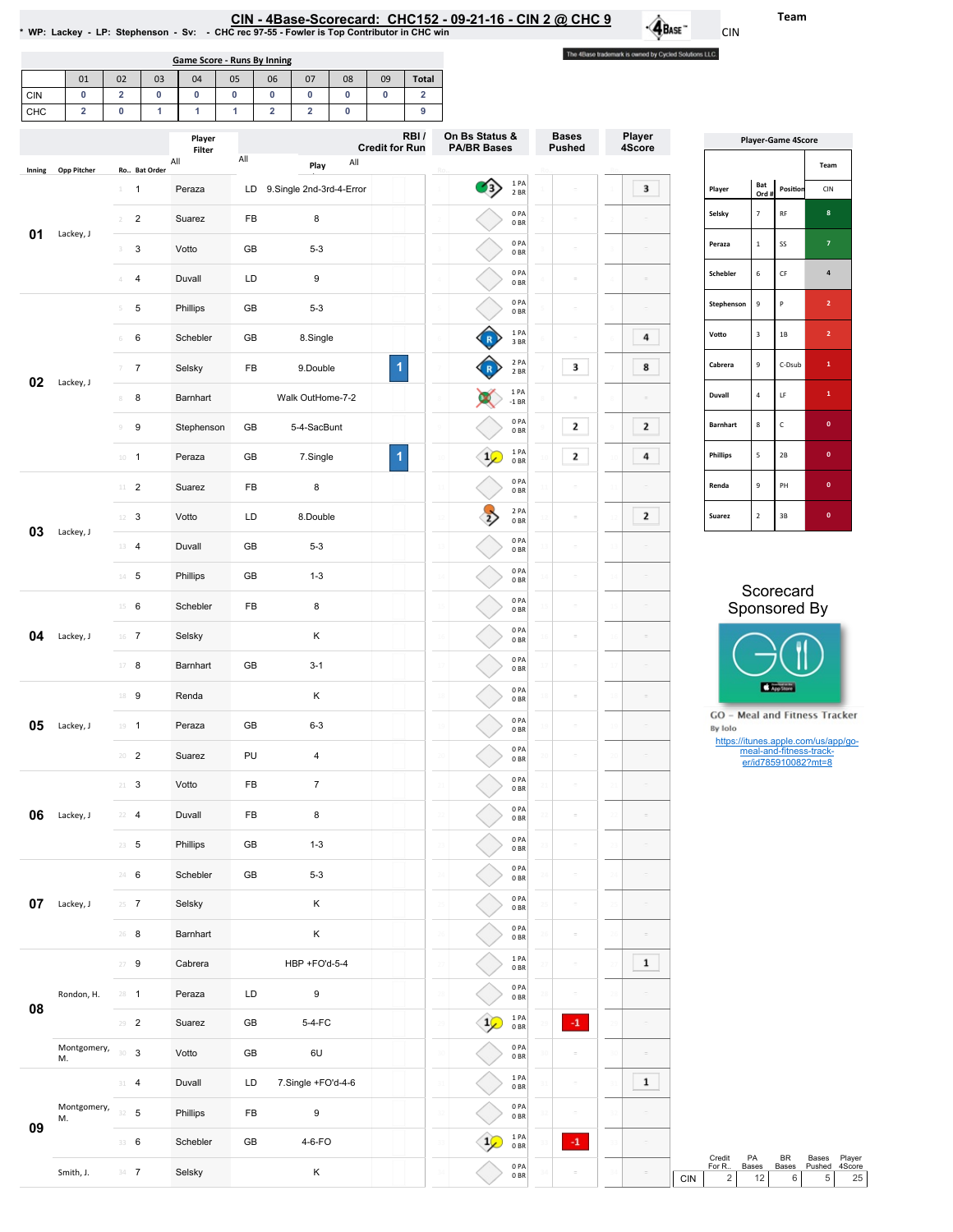| ìí                              | ìî<br>ìΪ              | ìð                   | ìñ                   | ìò | ìó                              | ìô                   | ìõ             | $d$ } š o |                               |                  |                |                        |                  |                                                        |                            |  |  |
|---------------------------------|-----------------------|----------------------|----------------------|----|---------------------------------|----------------------|----------------|-----------|-------------------------------|------------------|----------------|------------------------|------------------|--------------------------------------------------------|----------------------------|--|--|
| 8,1<br>$8 + 8$                  |                       |                      |                      |    |                                 |                      |                |           |                               |                  |                |                        |                  |                                                        |                            |  |  |
|                                 |                       | Wb Ç Œ<br>8]cš Œ     |                      |    |                                 |                      | & UHGLWIRU5 XQ | $5\%$     | 2 Q%V 6 VDWXV<br>3\$ %5 %DVHV | %DVHV<br>3 XVKHG | 30 NU<br>6FRUH |                        |                  | WoÇOE u ð^}Œ                                           |                            |  |  |
| /vv]vP K‰W)\$Z0E                | Z}XX ŠKOE C           | $\pmb{\circledcirc}$ | $\pmb{\circledcirc}$ |    | ₩Ç                              | $\pmb{\circledcirc}$ |                |           |                               |                  |                |                        |                  |                                                        | d u                        |  |  |
|                                 | $\mathbf{r}$          | 3HUDJ D              | $\prime$ '           |    | <b>6 QUOH QG UG (UURU</b>       |                      |                |           | í W<br>$i$ $z$                |                  |                | Wo Ç Œ                 | KCE              | ۷ <b>γ∙</b> ]Ÿ}                                        | Æ                          |  |  |
|                                 | Î.                    | 6XDUH                | ) %                  |    |                                 |                      |                |           | ìW<br>i Z                     |                  |                | ^ olÇ                  | ó                | Z&                                                     | ô                          |  |  |
| $>$ $\sqrt{u}$                  | -ï.                   | 9 RWR                | * $%$                |    |                                 |                      |                |           | i W<br>i Z                    |                  |                | WŒÌ                    | $\mathbf{r}$     | $\mathsf{v}\mathsf{v}$                                 | ó                          |  |  |
|                                 | ð                     | ' XYDO               | $\prime$ .           |    |                                 |                      |                |           | i W<br>ìZ                     |                  |                | $^{\wedge}$ Z oOE      | ò                | &                                                      | ð                          |  |  |
|                                 | ñ                     | 3 KLODSV             | $*$ %                |    |                                 |                      |                |           | i W<br>i Z                    |                  |                | ^š %Z v•} v            | õ                | W                                                      | $\hat{\mathbf{I}}$ .       |  |  |
|                                 | ò                     | 6 FKHEONU            | $*$ %                |    | $61QJ$ $\Theta$                 |                      |                |           | í W<br>$i \quad Z$            |                  |                | $s$ } $\circledcirc$ } | ï.               | $\mathbf{I}$                                           | $\mathbf{1}$               |  |  |
|                                 | ó                     | 6HON                 | ) %                  |    | ' RXE®                          |                      |                |           | îW<br>îZ                      |                  |                | ŒŒ                     | õ                | $r\,$ - $\mu$                                          | J.                         |  |  |
| $>$   $Q$ J                     | ô                     | %DU0KDUW             |                      |    | : DON2 XAVRPH                   |                      |                |           | í W<br>rí Z                   |                  |                | μÀου                   | ð                | -&                                                     | $\mathbb{L}$               |  |  |
|                                 | õ                     | 6 WASKHOVRO          | $*$ %                |    | 6DF%XQW                         |                      |                |           | i W<br>ìZ                     |                  |                | ŒZ Œ                   | ô                |                                                        | $\mathbf{1}$               |  |  |
|                                 | fi.                   | 3HUDJ D              | $^*$ %               |    | $61QJ$ $\Theta$                 |                      |                |           | í W<br>i Z                    |                  |                | VZJoJ‰                 | ñ                | î                                                      | j.                         |  |  |
|                                 | i í                   | 6XDUH                | ) %                  |    |                                 |                      |                |           | i W<br>ìZ                     |                  |                | Ζv                     | õ                | W                                                      | $\mathbf{i}$               |  |  |
|                                 | íî                    | 9 RWR                | $\prime$ .           |    | ' RXE®                          |                      |                |           | îW<br>ìZ                      |                  |                | $\nu$ 08               | î                | ï.                                                     | $\mathbf{1}$               |  |  |
| $>$   $Q$ J                     | f T                   | ' XYDO               | * $%$                |    |                                 |                      |                |           | i W<br>i Z                    |                  |                |                        |                  |                                                        |                            |  |  |
|                                 | íð                    | 3 KLODSV             | * $%$                |    |                                 |                      |                |           | i W<br>ìZ                     |                  |                |                        | 6 FRU+FDUG       |                                                        |                            |  |  |
| $>$ $\sqrt{u}$                  | íñ                    | 6 FKHEONU            | ) %                  |    |                                 |                      |                |           | i W<br>ìZ                     |                  |                |                        |                  | 6 SROVRUHG %                                           |                            |  |  |
|                                 | íò                    | 6HON                 |                      |    | $\cdot$                         |                      |                |           | i W<br>ìZ                     |                  |                |                        |                  |                                                        |                            |  |  |
|                                 | íó                    | <b>%DUCKDUW</b>      | $*$ %                |    |                                 |                      |                |           | i W<br>$i$ Z                  |                  |                |                        |                  |                                                        |                            |  |  |
|                                 | íô                    | 5 HQCD               |                      |    | $\cdot$                         |                      |                |           | ìW<br>ìZ                      |                  |                |                        |                  |                                                        |                            |  |  |
| $>$ $\sqrt{u}$                  | íõ                    | 3HUD D               | * $%$                |    |                                 |                      |                |           | i W<br>ìZ                     |                  |                |                        |                  |                                                        |                            |  |  |
|                                 | îì                    | 6XDUH                | 38                   |    |                                 |                      |                |           | i W<br>i Z                    |                  |                |                        | <b>HUIG</b>      | KWASV LWACHVDSSOH FRP XVDSSJR<br>PHDODOG ILMOHAV WIDEN | "PW                        |  |  |
|                                 | îí                    | 9 RWR                | ) %                  |    |                                 |                      |                |           | ì W<br>$i \, z$               |                  |                |                        |                  |                                                        |                            |  |  |
| $>$   $Q$ J                     | $\hat{1}\hat{1}$      | ' XYDO               | ) %                  |    |                                 |                      |                |           | ì W<br>$i \, z$               |                  |                |                        |                  |                                                        |                            |  |  |
|                                 | $\hat{1}$             | 3 KLODSV             | $^*$ %               |    |                                 |                      |                |           | ìW<br>$i$ $z$                 |                  |                |                        |                  |                                                        |                            |  |  |
|                                 | îŏ                    | 6 FKHEONU            | $*$ %                |    |                                 |                      |                |           | i W<br>$i \quad z$            |                  |                |                        |                  |                                                        |                            |  |  |
| $>$ 1 $\Omega$                  | îñ                    | 6HON                 |                      |    | $\sim$                          |                      |                |           | i W<br>$i \, z$               |                  |                |                        |                  |                                                        |                            |  |  |
|                                 | îò                    | <b>%DUCKDUW</b>      |                      |    | $\mathcal{A}^{\mathcal{A}}$ and |                      |                |           | ì W<br>$i$ Z                  |                  |                |                        |                  |                                                        |                            |  |  |
|                                 | ÎÓ                    | & DEUHLD             |                      |    | $+ \%3$ ) 2 G                   |                      |                |           | í W<br>$i$ $z$                |                  |                |                        |                  |                                                        |                            |  |  |
| Z v } v U X i ô                 |                       | 3HUD D               | $\prime$ .           |    |                                 |                      |                |           | i W<br>$i \, z$               |                  |                |                        |                  |                                                        |                            |  |  |
|                                 | $\hat{I}$ $\tilde{O}$ | 6XDUHJ               | $^*$ %               |    | ) &                             |                      |                |           | í W<br>$i \, z$               |                  |                |                        |                  |                                                        |                            |  |  |
| D}všP}u OCU<br>DX               |                       | 9RMR                 | $*$ %                |    | 8                               |                      |                |           | ì W<br>$i$ $z$                |                  |                |                        |                  |                                                        |                            |  |  |
|                                 | $-10$                 | ' XYDO               | $\prime$ .           |    | 6LQJOH ) 2 G                    |                      |                |           | í W<br>$i$ Z                  |                  |                |                        |                  |                                                        |                            |  |  |
| D}všP}u OCLJ <sub>∏</sub><br>DX |                       | 3 KLODSV             | ) %                  |    |                                 |                      |                |           | i W<br>$i \, z$               |                  |                |                        |                  |                                                        |                            |  |  |
|                                 | $-77$                 | 6 FKHEONU            | $*$ %                |    | 2                               |                      |                |           | i W<br>$i$ Z                  |                  |                |                        |                  |                                                        |                            |  |  |
| ^u ]šZUX                        | ïð                    | 6HON                 |                      |    | $\sim$                          |                      |                |           | i W<br>ì Z                    |                  |                | &UHGLW<br>) RU5        | $\frac{35}{200}$ | $\%5$<br>%DVHV                                         | %DMHV 30MHU<br>3XWHG 6FRUH |  |  |
|                                 |                       |                      |                      |    |                                 |                      |                |           |                               |                  |                | 8,1                    |                  |                                                        |                            |  |  |

: 3 / DFN-1, /3 6 WASK-HOURQ 6Y  $\frac{8.1}{8+8.0 \text{J}}$  / RZONULIZYRS & ROMEXWOULD & + & ZLQ  $8,1$  #  $8+8$ 

' u ^ } Œr Zµv• Ç/vv]vP

 $d$  u

/E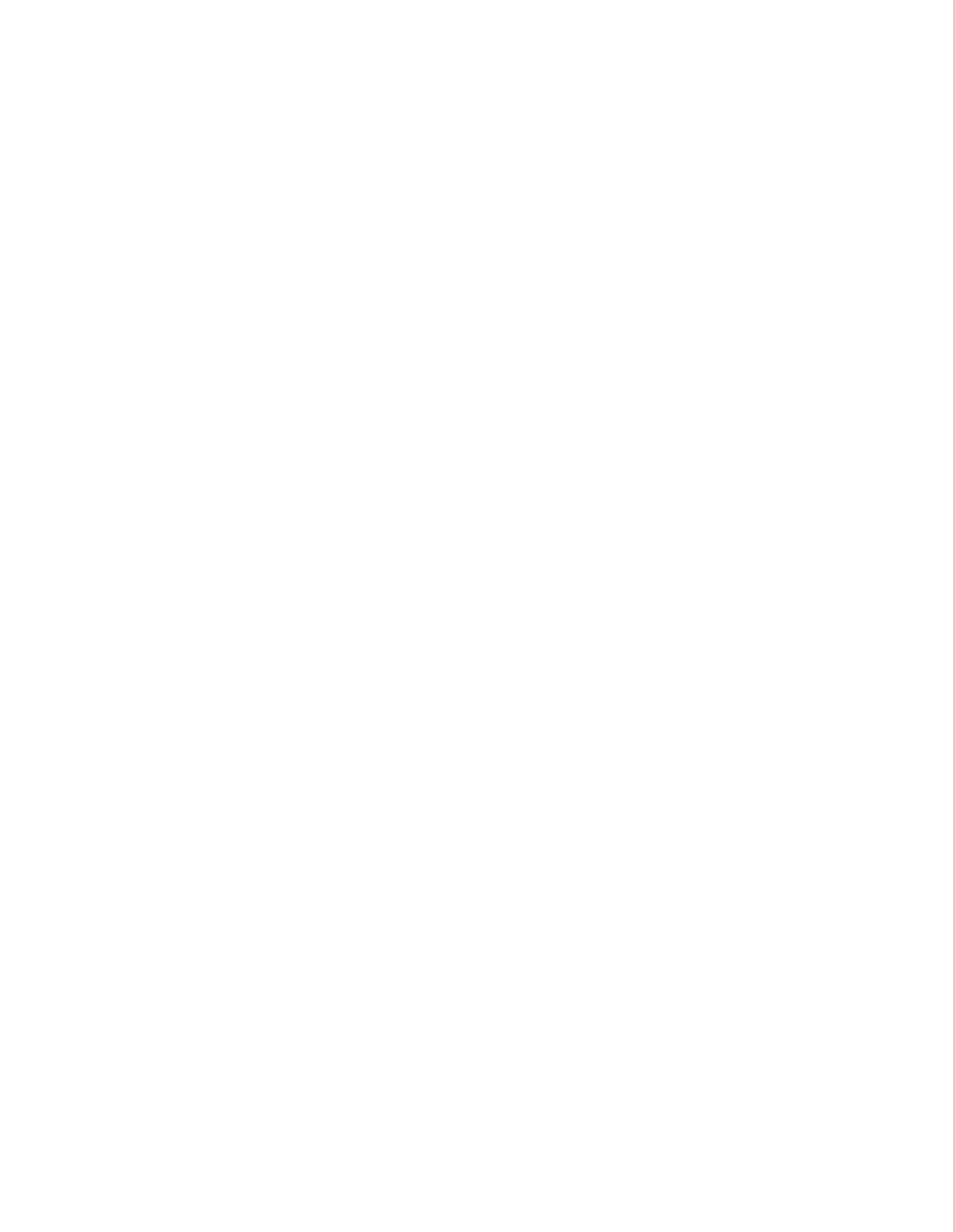## EIN - 4Base-Scorecard: CHC152 - 09-21-16 - CIN 2 @ CHC 9 لـ CIN - 4Base-Scorecard: CHC152 - 09-21-16 - CIN 2 @ CHC<br>\* WP: Lackey - LP: Stephenson - Sv: - CHC rec 97-55 - Fowler is Top Contributor in CHC win

 $\cdot \mathbf{A}_{\text{Base}}$ The 4Base trademark is owned by Cycled Solutions LLC.

| CIN - 4BaseScore - Player 4Score by Batting Order<br>CHC152 - 09-21-16 - CIN 2 @ CHC 9<br>WP: Lackey - LP: Stephenson - Sv: - CHC rec 97-55 - Fowler is Top Contributor in CHC win |            |             |                         |              |                |                      |             |   |                |           |                      |  |
|------------------------------------------------------------------------------------------------------------------------------------------------------------------------------------|------------|-------------|-------------------------|--------------|----------------|----------------------|-------------|---|----------------|-----------|----------------------|--|
|                                                                                                                                                                                    |            |             | <b>Bat Order</b>        |              |                |                      |             |   |                |           |                      |  |
| Player                                                                                                                                                                             | Team       | Position    | $\mathbf{1}$            | $\mathbf{2}$ | 3              | 4                    | 5           | 6 | $\overline{7}$ | 8         | 9                    |  |
| Selsky                                                                                                                                                                             | <b>CIN</b> | <b>RF</b>   |                         |              |                |                      |             |   | 8              |           |                      |  |
| Peraza                                                                                                                                                                             | <b>CIN</b> | SS          | $\overline{\mathbf{7}}$ |              |                |                      |             |   |                |           |                      |  |
| <b>Schebler</b>                                                                                                                                                                    | <b>CIN</b> | CF          |                         |              |                |                      |             | 4 |                |           |                      |  |
| Stephenson                                                                                                                                                                         | <b>CIN</b> | P           |                         |              |                |                      |             |   |                |           | $\overline{2}$       |  |
| Votto                                                                                                                                                                              | <b>CIN</b> | 1B          |                         |              | $\overline{2}$ |                      |             |   |                |           |                      |  |
| Cabrera                                                                                                                                                                            | <b>CIN</b> | C-Dsub      |                         |              |                |                      |             |   |                |           | $\blacktriangleleft$ |  |
| <b>Duvall</b>                                                                                                                                                                      | <b>CIN</b> | LF          |                         |              |                | $\blacktriangleleft$ |             |   |                |           |                      |  |
| <b>Barnhart</b>                                                                                                                                                                    | <b>CIN</b> | $\mathbf C$ |                         |              |                |                      |             |   |                | $\bullet$ |                      |  |
| <b>Phillips</b>                                                                                                                                                                    | <b>CIN</b> | 2B          |                         |              |                |                      | $\mathbf 0$ |   |                |           |                      |  |
| Renda                                                                                                                                                                              | <b>CIN</b> | PH          |                         |              |                |                      |             |   |                |           | $\bullet$            |  |
| <b>Suarez</b>                                                                                                                                                                      | <b>CIN</b> | 3B          |                         | $\bullet$    |                |                      |             |   |                |           |                      |  |

Scorecard Sponsored By



**GO** - Meal and Fitness Tracker By Iolo

https://itunes.apple.com/us/app/go-meal-and-fitness-track-er/id785910082?mt=8

# CIN - 4Score Box - Player Totals<br>CHC152 - 09-21-16<br>WP: Lackey - LP: Stephenson - Sv: - CHC rec 97-55 - Fowler is Top Contributor in CHC win

| Player        |            | Team Position | Bat<br>Ord #              | Credit For Run | PA Bases       | <b>BR</b> Bases | <b>Bases Pushed</b> | Player 4Score  | Appearances    | Productivity<br>Rate |
|---------------|------------|---------------|---------------------------|----------------|----------------|-----------------|---------------------|----------------|----------------|----------------------|
| Selsky        | CIN RF     |               | $\overline{7}$            | $\mathbf{1}$   | $\overline{2}$ | $\overline{2}$  | 3                   | 8              | $\overline{4}$ | 2.000                |
| Peraza        | CIN SS     |               | $\mathbf{1}$              | $\mathbf{1}$   | $\overline{2}$ | $\overline{2}$  | $\overline{2}$      | $\overline{7}$ | $\overline{4}$ | 1.750                |
| Schebler      | CIN CF     |               | $\,6$                     | $\mathbf 0$    | $\overline{2}$ | 3               | $-1$                | $\overline{4}$ | $\overline{4}$ | 1.000                |
| Stephenson    | CIN P      |               | $\boldsymbol{9}$          | $\mathbf 0$    | $\pmb{0}$      | $\pmb{0}$       | $\overline{2}$      | 2              | $\mathbf{1}$   | 2.000                |
| Votto         | <b>CIN</b> | 1B            | $\ensuremath{\mathsf{3}}$ | $\mathbf 0$    | $\overline{2}$ | $\pmb{0}$       | $\pmb{0}$           | $\overline{2}$ | $\overline{4}$ | 0.500                |
| Cabrera       |            | CIN C-Dsub    | $9\,$                     | $\mathbf 0$    | $\overline{1}$ | $\pmb{0}$       | $\pmb{0}$           | $\mathbf{1}$   | $\mathbf{1}$   | 1.000                |
| Duvall        | CIN LF     |               | $\overline{\mathbf{4}}$   | $\mathbf 0$    | $\overline{1}$ | $\pmb{0}$       | 0                   | $\mathbf{1}$   | $\overline{4}$ | 0.250                |
| Barnhart      | CIN C      |               | 8                         | $\mathbf 0$    | $\mathbf{1}$   | $-1$            | $\pmb{0}$           | $\pmb{0}$      | 3              | 0.000                |
| Phillips      | CIN 2B     |               | 5                         | $\mathbf 0$    | $\pmb{0}$      | $\pmb{0}$       | 0                   | $\pmb{0}$      | 4              | 0.000                |
| Renda         | CIN PH     |               | $\boldsymbol{9}$          | 0              | $\pmb{0}$      | 0               | $\pmb{0}$           | $\pmb{0}$      | $\mathbf{1}$   | 0.000                |
| Suarez        | <b>CIN</b> | 3B            | $\overline{2}$            | $\mathbf 0$    | $\mathbf{1}$   | $\pmb{0}$       | $-1$                | $\pmb{0}$      | $\overline{4}$ | 0.000                |
| <b>Totals</b> |            |               |                           | $\overline{2}$ | 12             | 6               | 5                   | 25             | 34             | 0.735                |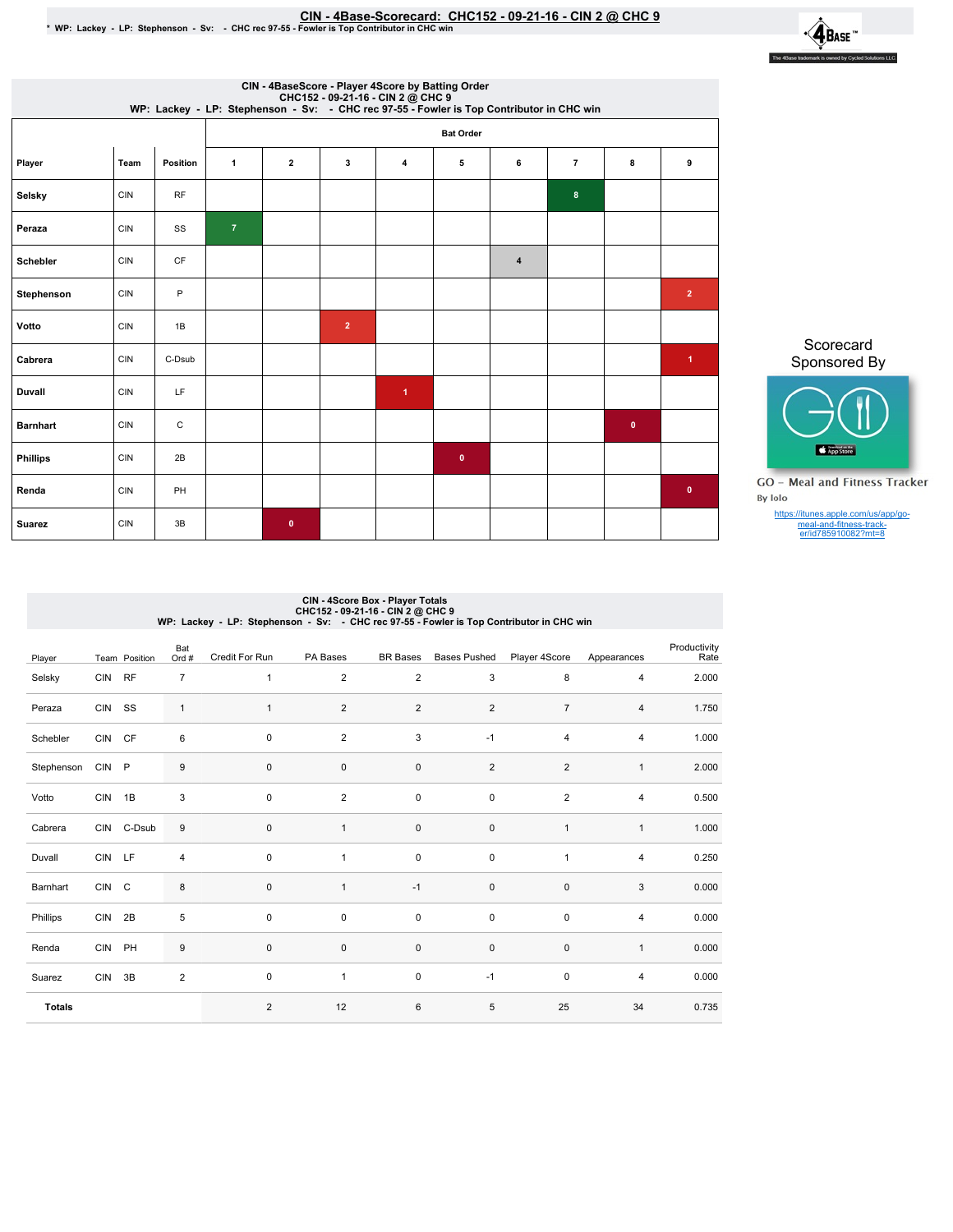## CHC - 4Base-Scorecard: CHC152 - 09-21-16 - CIN 2 @ CHC 9 ف CHC - 4Base-Scorecard: CHC152 - 09-21-16 - CIN 2<br>€ WP: Lackey - LP: Stephenson - Sv: - CHC rec 97-55 - Fowler is Top Contributor in CHC win

| The 4Base trademark is owned by Cycled Solutions |
|--------------------------------------------------|

|                | CHC - 4BaseScore - Player 4Score by Batting Order<br>CHC152 - 09-21-16 - CIN 2 @ CHC 9<br>WP: Lackey - LP: Stephenson - Sv: - CHC rec 97-55 - Fowler is Top Contributor in CHC win |             |    |              |                |    |                  |    |                |                         |             |  |  |
|----------------|------------------------------------------------------------------------------------------------------------------------------------------------------------------------------------|-------------|----|--------------|----------------|----|------------------|----|----------------|-------------------------|-------------|--|--|
|                |                                                                                                                                                                                    |             |    |              |                |    | <b>Bat Order</b> |    |                |                         |             |  |  |
| Player         | Team                                                                                                                                                                               | Position    | 1  | $\mathbf{2}$ | 3              | 4  | 5                | 6  | $\overline{7}$ | 8                       | 9           |  |  |
| Fowler         | CHC                                                                                                                                                                                | CF          | 20 |              |                |    |                  |    |                |                         |             |  |  |
| <b>Montero</b> | CHC                                                                                                                                                                                | $\mathbf C$ |    |              |                |    |                  |    | 19             |                         |             |  |  |
| Zobrist        | CHC                                                                                                                                                                                | 2B          |    |              |                | 18 |                  |    |                |                         |             |  |  |
| Baez           | CHC                                                                                                                                                                                | SS          |    |              |                |    |                  | 14 |                |                         |             |  |  |
| <b>Bryant</b>  | CHC                                                                                                                                                                                | 3B          |    | 13           |                |    |                  |    |                |                         |             |  |  |
| Heyward        | CHC                                                                                                                                                                                | <b>RF</b>   |    |              |                |    | $\mathbf{9}$     |    |                |                         |             |  |  |
| <b>Rizzo</b>   | CHC                                                                                                                                                                                | 1B          |    |              | 5 <sub>5</sub> |    |                  |    |                |                         |             |  |  |
| Coghlan        | CHC                                                                                                                                                                                | LF          |    |              |                |    |                  |    |                | $\overline{\mathbf{4}}$ |             |  |  |
| Almora         | CHC                                                                                                                                                                                | PH-LF       |    |              |                |    |                  |    |                |                         | $\mathbf 0$ |  |  |
| Lackey         | CHC                                                                                                                                                                                | P           |    |              |                |    |                  |    |                |                         | $\mathbf 0$ |  |  |
| Montgomery     | CHC                                                                                                                                                                                | P-Rel       |    |              |                |    |                  |    |                | $\pmb{0}$               |             |  |  |

Scorecard Sponsored By



**GO** - Meal and Fitness Tracker By Iolo

https://itunes.apple.com/us/app/go-meal-and-fitness-track-er/id785910082?mt=8

## CHC - 4Score Box - Player Totals<br>CHC152 - 09-21-16<br>WP: Lackey - LP: Stephenson - Sv: - CHC rec 97-55 - Fowler is Top Contributor in CHC win

| Player        |        | Team Position | Bat<br>Ord #     | Credit For Run | PA Bases       | <b>BR</b> Bases | <b>Bases Pushed</b> | Player 4Score    | Appearances    | Productivity<br>Rate |
|---------------|--------|---------------|------------------|----------------|----------------|-----------------|---------------------|------------------|----------------|----------------------|
| Fowler        | CHC CF |               | $\mathbf{1}$     | $\mathbf{1}$   | $\overline{7}$ | $\overline{7}$  | $\,$ 5 $\,$         | 20               | 5              | 4.000                |
| Montero       | CHC C  |               | $\overline{7}$   | $\overline{4}$ | $\overline{4}$ | 3               | 8                   | 19               | 5              | 3.800                |
| Zobrist       | CHC 2B |               | $\overline{4}$   | $\mathbf{1}$   | 4              | 10              | 3                   | 18               | 5              | 3.600                |
| Baez          | CHC SS |               | $\,6\,$          | $\mathbf{1}$   | 3              | $\overline{4}$  | 6                   | 14               | 5              | 2.800                |
| Bryant        | CHC 3B |               | $\overline{2}$   | $\overline{2}$ | 4              | $\pmb{0}$       | $\overline{7}$      | 13               | 5              | 2.600                |
| Heyward       | CHC RF |               | $\sqrt{5}$       | 0              | $\overline{2}$ | 3               | $\overline{4}$      | $\boldsymbol{9}$ | 5              | 1.800                |
| Rizzo         | CHC 1B |               | $\mathbf{3}$     | 0              | $\overline{2}$ | 3               | $\pmb{0}$           | 5                | 5              | 1.000                |
| Coghlan       | CHC LF |               | 8                | 0              | 3              | 0               | $\mathbf{1}$        | $\overline{4}$   | $\overline{4}$ | 1.000                |
| Almora        |        | CHC PH-LF     | 9                | 0              | $\mathbf 0$    | 0               | $\pmb{0}$           | $\pmb{0}$        | $\overline{2}$ | 0.000                |
| Lackey        | CHC P  |               | $\boldsymbol{9}$ | 0              | $\mathbf 0$    | $\mathbf 0$     | $\pmb{0}$           | $\mathsf 0$      | $\mathbf{3}$   | 0.000                |
| Montgomery    |        | CHC P-Rel     | 8                | 0              | $\mathbf 0$    | 0               | $\pmb{0}$           | $\pmb{0}$        | $\mathbf{1}$   | 0.000                |
| <b>Totals</b> |        |               |                  | 9              | 29             | 30              | 34                  | 102              | 45             | 2.267                |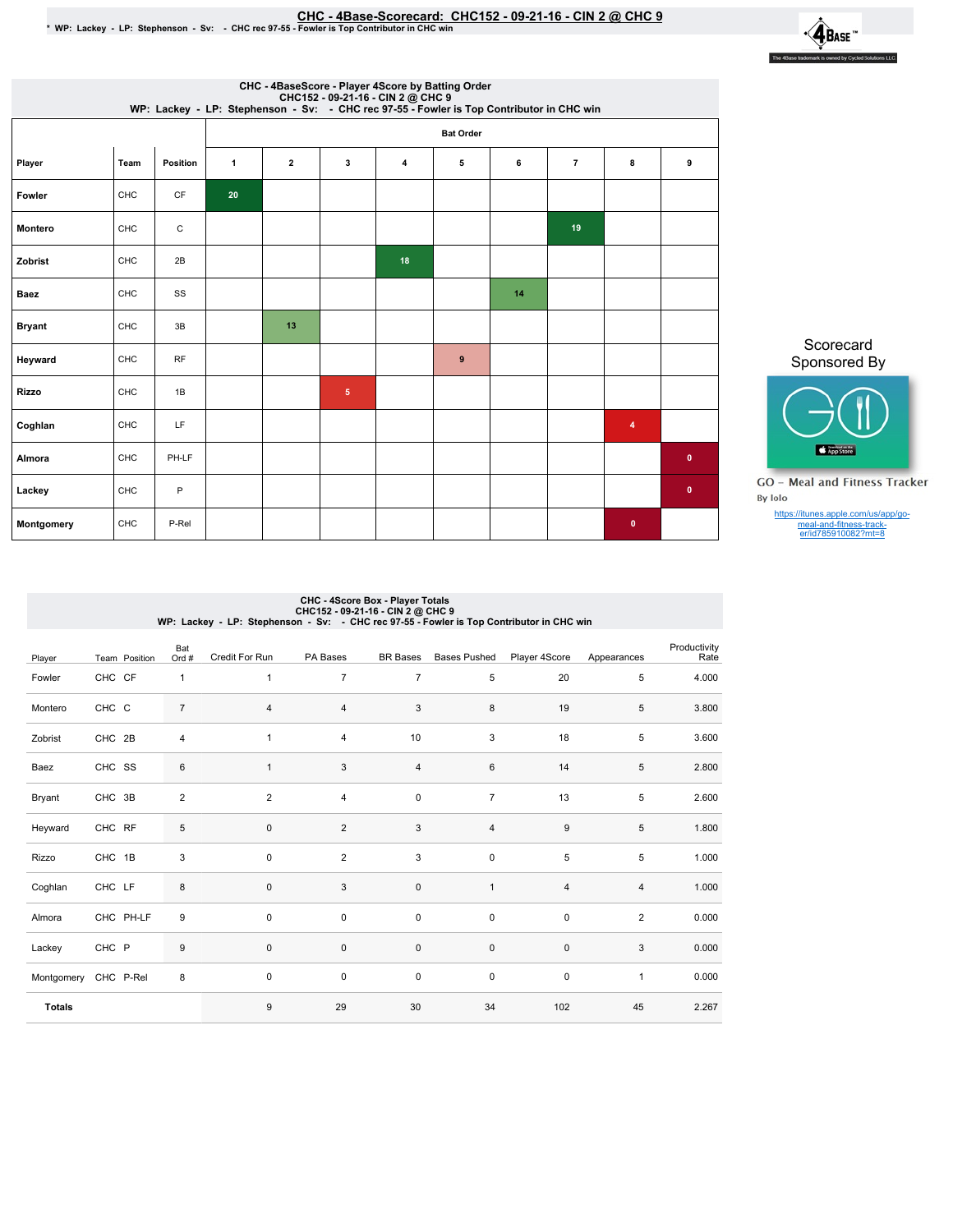#### <u>CIN - 4Base-Scorecard: CHC152 - 09-21-16 - CIN 2 @ CHC 9</u>

\*WP:Lackey-LP:Stephenson-Sv: -CHCrec97-55-FowlerisTopContributorinCHCwin

| Detail by Bat Order/Player |            |                        |                    |                          |                |                     |                          |                           |                         |                          |
|----------------------------|------------|------------------------|--------------------|--------------------------|----------------|---------------------|--------------------------|---------------------------|-------------------------|--------------------------|
| <b>Bat Order</b>           | Player     | Position               | Inning             | Play Text                | LOBStatus      | Credit For<br>Run   | PA Bases                 | <b>BR</b> Bases           | Bases<br>Pushed         | Player 4Score            |
|                            |            |                        | 01                 | 9.Single 2nd-3rd-4-Error | Left on 3rd    | $\mathsf 0$         | $\mathbf{1}$             | $\overline{2}$            | $\mathsf 0$             | 3                        |
|                            |            | SS                     | 02                 | 7.Single                 | Left on 1st    | $\mathbf{1}$        | $\mathbf{1}$             | $\mathbb O$               | $\overline{\mathbf{c}}$ | $\sqrt{4}$               |
| $\mathbf{1}$               | Peraza     |                        | 05                 | $6 - 3$                  |                | $\mathsf{O}\xspace$ | $\mathbf 0$              | $\mathsf{O}\xspace$       | $\mathsf 0$             | $\mathsf{0}$             |
|                            |            |                        | ${\bf 08}$         | $\boldsymbol{9}$         |                | $\mathsf{O}\xspace$ | $\mathbf 0$              | $\mathsf{O}\xspace$       | $\mathsf 0$             | $\mathsf{O}\xspace$      |
|                            |            |                        |                    | <b>Total</b>             |                | $\overline{1}$      | $\underline{2}$          | $\underline{2}$           | $\overline{2}$          | $\overline{1}$           |
|                            |            |                        | 01                 | 8                        |                | $\mathsf 0$         | $\mathbf 0$              | $\mathsf{O}\xspace$       | $\mathsf 0$             | $\mathsf{O}\xspace$      |
|                            |            | 3B                     | 03                 | 8                        |                | $\mathsf{O}\xspace$ | $\mathsf{O}\xspace$      | $\mathbb O$               | $\mathsf 0$             | $\mathsf{O}\xspace$      |
| $\sqrt{2}$                 | Suarez     |                        | 05                 | $\overline{\mathbf{4}}$  |                | $\mathsf 0$         | $\mathsf{O}\xspace$      | $\mathbb O$               | $\mathsf{O}\xspace$     | $\mathsf{O}\xspace$      |
|                            |            |                        | ${\bf 08}$         | 5-4-FC                   | Left on 1st    | $\mathsf{O}\xspace$ | $\mathbf{1}$             | $\mathbb O$               | $-1$                    | $\mathsf{O}\xspace$      |
|                            |            |                        |                    | <b>Total</b>             |                | $\underline{0}$     | $\overline{1}$           | $\underline{0}$           | $-1$                    | $\underline{0}$          |
|                            |            |                        | 01                 | $5 - 3$                  |                | $\mathsf{O}\xspace$ | $\mathbf 0$              | $\mathsf{O}\xspace$       | $\mathsf 0$             | $\mathsf{O}\xspace$      |
|                            |            | 1B                     | 03                 | 8.Double                 | Left on 2nd    | $\mathsf{O}\xspace$ | $\overline{2}$           | $\mathbb O$               | $\mathsf 0$             | $\overline{2}$           |
| $\ensuremath{\mathsf{3}}$  | Votto      |                        | 06                 | $\overline{7}$           |                | $\mathsf{O}\xspace$ | $\mathsf{O}\xspace$      | $\mathbb O$               | $\mathsf{O}\xspace$     | $\mathsf{0}$             |
|                            |            |                        | ${\bf 08}$         | $6\textsf{U}$            |                | $\mathsf 0$         | $\mathsf{O}\xspace$      | $\mathsf{O}\xspace$       | $\mathsf 0$             | $\mathsf{O}\xspace$      |
|                            |            |                        |                    | <b>Total</b>             |                | $\underline{0}$     | $\underline{2}$          | $\underline{0}$           | $\overline{0}$          | $\overline{2}$           |
|                            |            |                        | 01                 | 9                        |                | $\mathsf{O}\xspace$ | $\mathsf{O}\xspace$      | $\mathbb O$               | $\mathsf 0$             | $\mathsf{O}\xspace$      |
|                            |            | LF                     | 03                 | $5-3$                    |                | $\mathsf{O}\xspace$ | $\mathbf 0$              | $\mathbb O$               | $\mathsf 0$             | $\mathbb O$              |
| $\overline{4}$             | Duvall     |                        | 06                 | 8                        |                | $\mathsf 0$         | $\mathbf 0$              | $\mathbb O$               | $\mathsf{O}\xspace$     | $\mathsf 0$              |
|                            |            |                        | 09                 | 7.Single +FO'd-4-6       |                | $\mathsf 0$         | $\mathbf{1}$             | $\mathsf{O}\xspace$       | $\mathsf 0$             | $\mathbf{1}$             |
|                            |            |                        |                    | <b>Total</b>             |                | $\underline{0}$     | $\underline{\mathbf{1}}$ | $\underline{0}$           | $\underline{0}$         | $\underline{\mathbf{1}}$ |
|                            |            |                        | $02\,$             | $5 - 3$                  |                | $\mathsf{O}\xspace$ | $\mathbf 0$              | $\mathbb O$               | $\mathsf{O}\xspace$     | $\mathsf{O}\xspace$      |
|                            |            | 2B                     | 03                 | $1 - 3$                  |                | $\mathsf 0$         | $\mathsf{O}\xspace$      | $\mathbf 0$               | $\mathsf 0$             | $\mathsf{O}\xspace$      |
| $\mathbf 5$                | Phillips   |                        | 06                 | $1 - 3$                  |                | $\mathsf{O}\xspace$ | $\mathbf 0$              | $\mathsf{O}\xspace$       | $\mathsf 0$             | $\mathsf{O}\xspace$      |
|                            |            |                        | 09                 | 9                        |                | $\mathsf{O}\xspace$ | $\mathbf 0$              | $\mathbb O$               | $\mathsf{O}\xspace$     | $\mathsf{O}\xspace$      |
|                            |            |                        |                    | Total                    |                | $\underline{0}$     | $\underline{0}$          | $\underline{0}$           | $\underline{0}$         | $\underline{0}$          |
|                            |            |                        | 02                 | 8.Single                 |                | $\mathsf{O}\xspace$ | $\mathbf{1}$             | $\ensuremath{\mathsf{3}}$ | $\mathsf 0$             | $\overline{4}$           |
|                            |            | $\mathsf{C}\mathsf{F}$ | 04                 | 8                        |                | 0                   | 0                        | $\overline{0}$            | $\overline{0}$          | 0                        |
| 6                          | Schebler   |                        | 07                 | $5-3$                    |                | $\mathsf{O}\xspace$ | $\mathbf 0$              | $\mathsf 0$               | $\mathsf{O}\xspace$     | $\mathsf{O}\xspace$      |
|                            |            |                        | 09                 | 4-6-FO                   | Left on 1st    | $\mathbf 0$         | $\mathbf{1}$             | $\mathbb O$               | $-1$                    | $\mathsf{O}\xspace$      |
|                            |            |                        |                    | Total                    |                | $\underline{0}$     | $\underline{2}$          | $\underline{3}$           | $\overline{-1}$         | $\overline{4}$           |
|                            |            |                        | $02\,$             | 9.Double                 |                | $\mathbf{1}$        | $\sqrt{2}$               | $\overline{2}$            | 3                       | 8                        |
|                            |            | $\sf RF$               | 04                 | K                        |                | $\mathbf 0$         | $\mathsf{O}\xspace$      | $\mathsf 0$               | $\mathsf 0$             | $\mathsf{O}\xspace$      |
| $\boldsymbol{7}$           | Selsky     |                        | 07                 | $\sf K$                  |                | $\mathsf{O}\xspace$ | $\mathsf{O}\xspace$      | $\mathsf 0$               | $\mathsf 0$             | $\mathsf{O}\xspace$      |
|                            |            |                        | 09                 | $\sf K$                  |                | $\mathsf{O}\xspace$ | $\mathsf{O}\xspace$      | $\mathsf 0$               | $\mathsf 0$             | $\mathsf{O}\xspace$      |
|                            |            |                        |                    | Total                    |                | $\overline{1}$      | $\underline{2}$          | $\underline{2}$           | $\underline{3}$         | $\underline{8}$          |
|                            |            |                        | 02                 | Walk OutHome-7-2         |                | $\mathsf{O}\xspace$ | $\mathbf{1}$             | $-1$                      | $\mathsf 0$             | $\mathsf{O}\xspace$      |
|                            | Barnhart   | $\mathbf C$            | 04                 | $3 - 1$                  |                | $\mathsf{O}\xspace$ | $\mathsf{O}\xspace$      | $\mathbb O$               | $\mathsf 0$             | $\mathsf{O}\xspace$      |
| 8                          |            |                        | $07\,$             | $\sf K$                  |                | $\mathsf{O}\xspace$ | $\mathsf{O}\xspace$      | $\mathsf 0$               | $\mathsf 0$             | $\mathsf{O}\xspace$      |
|                            |            |                        |                    | Total                    |                | $\underline{0}$     | $\overline{1}$           | $-1$                      | $\underline{0}$         | $\underline{0}$          |
|                            |            | P                      | $02\,$             | 5-4-SacBunt              |                | $\mathsf{O}\xspace$ | $\mathsf{O}\xspace$      | $\mathsf{O}\xspace$       | $\overline{c}$          | $\sqrt{2}$               |
|                            | Stephenson |                        |                    | <b>Total</b>             |                | $\underline{0}$     | $\underline{0}$          | $\underline{0}$           | $\underline{2}$         | $\underline{2}$          |
|                            |            | PH                     | 05                 | $\mathsf K$              |                | $\mathsf 0$         | $\mathsf{O}\xspace$      | $\mathsf 0$               | $\mathsf{O}\xspace$     | $\mathsf{O}\xspace$      |
| $\boldsymbol{9}$           | Renda      |                        |                    | Total                    |                | $\underline{0}$     | $\underline{0}$          | $\underline{0}$           | $\underline{0}$         | $\underline{0}$          |
|                            |            | C-Dsub                 | 08                 | HBP +FO'd-5-4            |                | $\mathsf{O}\xspace$ | $\mathbf{1}$             | $\mathsf 0$               | $\mathsf 0$             | $\mathbf{1}$             |
|                            | Cabrera    |                        |                    | Total                    |                | $\underline{0}$     | $\underline{\mathbf{1}}$ | $\underline{0}$           | $\underline{0}$         | $\underline{\mathbf{1}}$ |
|                            |            |                        | <b>Grand Total</b> |                          | $\overline{2}$ | 12                  | $\underline{6}$          | $\overline{5}$            | 25                      |                          |